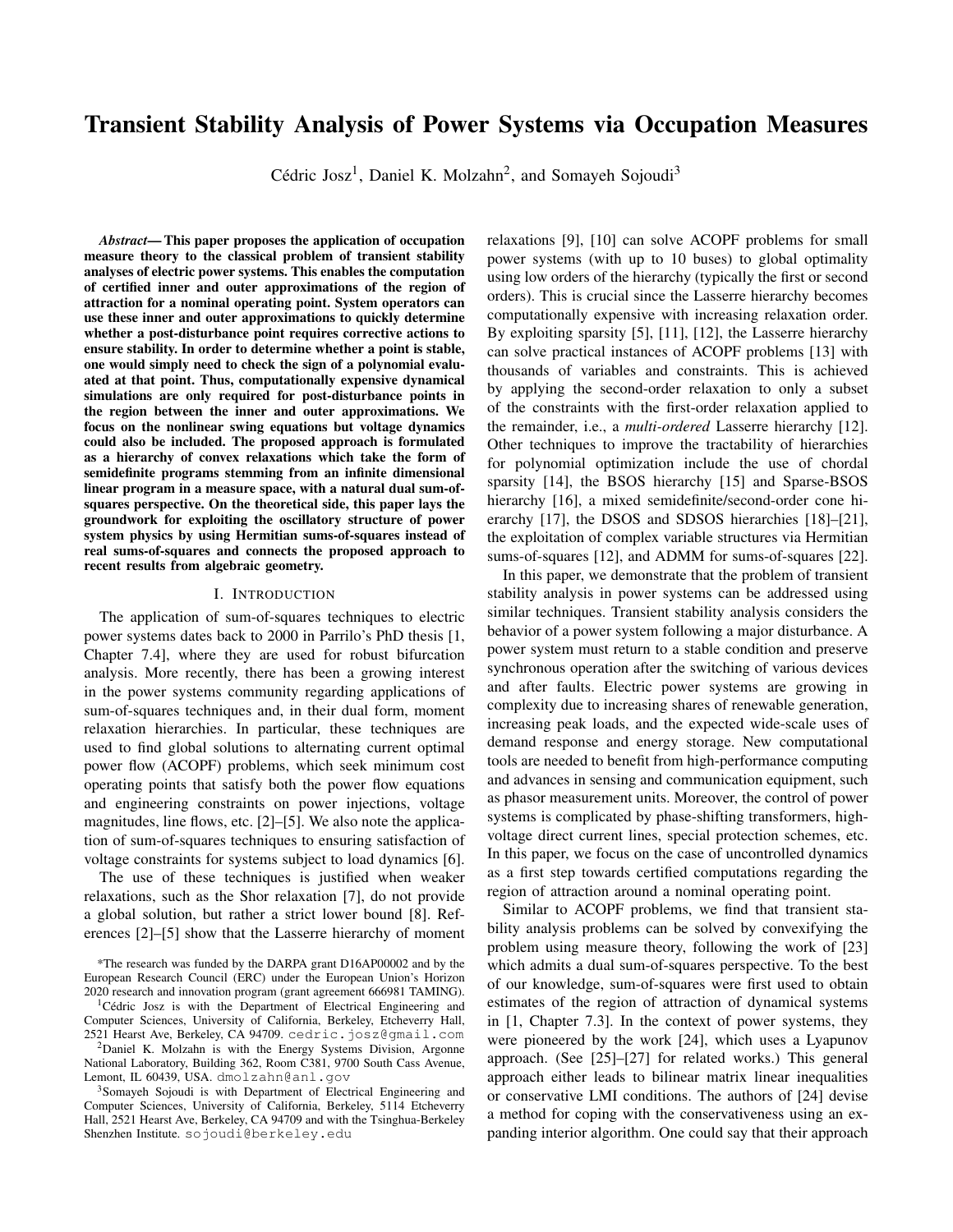is dual while the approach to be proposed in this paper is primal. The key distinction is that the primal approach results in a single semidefinite program with no additional data required besides the problem description and a hierarchy order parameter. We thus believe that it bears great potential for transmission systems operators, provided that sparsity may be exploited as in ACOPF problems.

We next summarize some recent work on transient stability analysis for power systems. Wang et al. [28] propose stability analyses using a hybrid direct-time-domain method and a partial energy function. The analysis of the power system is reduced to several pairs of "coupled" machines with large rotor speed differences. Owusu-Mireku and Chiang [29] propose an energy-based method for the stability analysis of a power system transmission switching event. Their method determines a relevant controlling unstable equilibrium point for a switching event and then uses an energy margin to assess stability. Dasgupta and Vaidya [30] develop a methodology for finite-time rotor stability analysis. The authors draw on the theory of normal hyperbolic surfaces in order to bring new insights to existing techniques. In particular, they connect repulsion rates of normally hyperbolic surfaces and finite-time stability. All these contributions are confirmed numerically on relevant test cases, such as those in [13].

Finally, we note that power system dynamics can be studied via the theory of differential algebraic equations [31], for which there have been several recent developments. Taha et al. [32] design centralized or decentralized statefeedback controllers for generators while considering worstcase uncertainty. In particular, they introduce  $\mathscr{L}_{\infty}$  robust control and stability for uncertain power networks. The model they consider accounts for unknown disturbances from renewables and loads, making it relevant for current issues faced by transmission system operators. For some progress related to the theory of power system stability, see [33] which presents a new energy-based formulation of the Kuramoto model as port-Hamiltonian system of differential-algebraic equations. This facilitates the development of a robust representation of the physical system with respect to disturbances.

This paper is organized as follows. Section II formulates the transient stability analysis problem. Section III explains the Lyapunov approach to the problem and discusses its advantages and disadvantages. Section IV presents the proposed occupation-measure-based method as well as some foundational theoretical results. Section V describes numerical experiments conducted to show the practical relevance of the proposed method. Section VI gives future research directions regarding computational tractability. Finally, Section VII concludes the paper.

## II. PROBLEM FORMULATION

# *A. Transient stability of power systems*

Consider a power system composed of *n* synchronous generators with respective complex voltages  $v_1, \ldots, v_n$ . We assume, as it is common in the literature, that the voltage magnitudes  $|v_1|, \ldots, |v_n|$  are fixed during the transient period, while the phase angles  $\theta_1, \ldots, \theta_n$  are variable (compared to the rotating frame) with respective angular speeds  $\omega_1, \ldots, \omega_n$ . In addition, the loads in the network are considered to be constant and passive impedances. After a fault occurs, the phases will satisfy the following set of differential equations:

$$
\begin{cases}\n\dot{\theta}_k = \omega_k, \\
\dot{\omega}_k = -\lambda_k \omega_k + \frac{1}{M_k} \left( P_k^{\text{mec}} - P_k^{\text{elec}}(\theta_1, \dots, \theta_n) \right),\n\end{cases} (1)
$$

where  $P_k^{\text{mec}}$  is the (fixed) mechanical power input at bus *k* and  $P_k^{\text{elec}}(\theta_1,\ldots,\theta_n)$  is the electrical power output of each generator *k* with value given by

$$
G_{kk}|V_k|^2 + \sum_{l \neq k} |v_k||v_l| \left\{ B_{kl} \sin(\theta_k - \theta_l) + G_{kl} \cos(\theta_k - \theta_l) \right\}.
$$
\n(2)

The quantities  $B_{kl}$  and  $G_{kl}$  denote the line susceptances and conductances, and  $M_k$  denotes the generator inertia constant. The constant  $\lambda_k$  is related to the damping coefficient of each generator.

We assume that there exists an equilibrium to these equations, i.e., values of  $\theta^{\text{eq}}$  that satisfy

$$
P_k^{\text{mec}} = P_k^{\text{elec}}(\theta_1^{\text{eq}}, \dots, \theta_n^{\text{eq}}), \quad k = 1, \dots, n. \tag{3}
$$

In other words,  $\theta$ <sup>eq</sup> corresponds to a steady-state operating point of an AC transmission system. As usual, we choose one bus, denoted by subscript "ref", to serve as the reference bus, with  $\theta_{\text{ref}}^{\text{eq}} = 0$  (often referred to as slack bus). Indeed, the equations are invariant up to a phase shift. Although the focus of the paper is on frequency analysis, the results apply to a more comprehensive model coupled with voltage dynamics. The details are omitted for brevity.

## *B. Illustrative example*

The transient stability analyses described in this paper rely on polynomial reformulations of the dynamical system model  $(1)$ – $(3)$ . To illustrate these reformulations, we use the three-bus example from Chiang et al. [34], which is composed of three synchronous machines connected in a cycle. Since the third bus sets the reference angle (i.e.,  $\theta_3 = 0$ ), we only need two phase angle variables,  $\theta_1$ ,  $\theta_2$ , and two rotor speed variables,  $\omega_1$ ,  $\omega_2$ , to describe the dynamics:

$$
\begin{cases}\n\dot{\theta}_1 = \omega_1, \\
\dot{\theta}_2 = \omega_2, \\
\dot{\omega}_1 = -\sin(\theta_1) - 0.5\sin(\theta_1 - \theta_2) - 0.4\omega_2, \\
\dot{\omega}_2 = -0.5\sin(\theta_2) - 0.5\sin(\theta_2 - \theta_1) - 0.5\omega_2 + 0.05.\n\end{cases}
$$

A stable equilibrium is given by  $(\theta_1^{\text{eq}})$  $\theta_1^{\text{eq}}, \theta_2^{\text{eq}}$  $\binom{eq}{2} = (0.02, 0.06).$ Following [24], the coordinates can be shifted so that  $(\theta_1^{\text{eq}})$  $\theta_1^{\text{eq}}, \theta_2^{\text{eq}}$  $\mathcal{L}_2^{eq}$  = (0.00, 0.00) is a stable equilibrium. Applying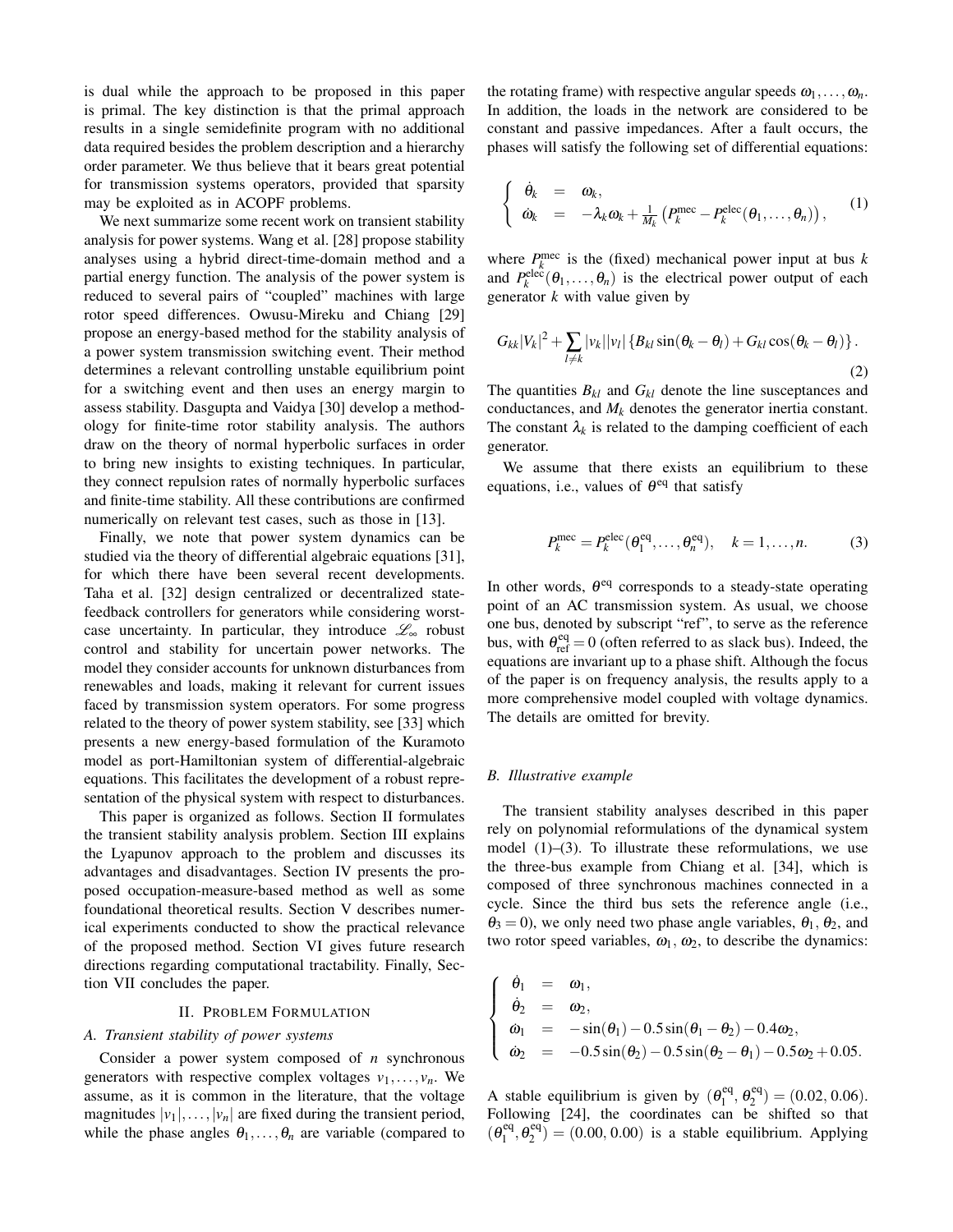this shift and trigonometric angle difference equations yields

$$
\begin{cases}\n\dot{\theta}_1 = \omega_1 \\
\dot{\theta}_2 = \omega_2 \\
\dot{\omega}_1 = 0.0200 \cos(\theta_1) \cos(\theta_2) - 0.0200 \cos(\theta_1) \\
-0.9998 \sin(\theta_1) - 0.4000 \omega_1 \\
+ 0.4996 \cos(\theta_1) \sin(\theta_2) - 0.4996 \cos(\theta_2) \sin(\theta_1) \\
+ 0.0200 \sin(\theta_1) \sin(\theta_2) \\
\dot{\omega}_2 = 0.4996 \cos(\theta_2) \sin(\theta_1) - 0.0299 \cos(\theta_2) \\
- 0.4991 \sin(\theta_2) - 0.0200 \cos(\theta_1) \cos(\theta_2) \\
- 0.4996 \cos(\theta_1) \sin(\theta_2) - 0.5000 \omega_2 \\
- 0.0200 \sin(\theta_1) \sin(\theta_2) + 0.0500.\n\end{cases}
$$

This dynamical system can in turn be formulated as a differential algebraic system of equations in terms of polynomials, as suggested by Anghel et al. [24]. To that end, we introduce auxiliary variables

$$
s_1 := \sin(\theta_1) \quad \text{and} \quad s_2 := \sin(\theta_2) \tag{4}
$$

and

$$
c_1 := 1 - \cos(\theta_1)
$$
 and  $c_2 := 1 - \cos(\theta_2)$ . (5)

The reformulated dynamical system is

$$
\begin{cases}\n\dot{\omega}_1 = 0.4996s_2 - 0.4\omega_1 - 1.4994s_1 - 0.02c_2 \\
+ 0.02s_1s_2 + 0.4996s_1c_2 - 0.4996c_1s_2 + 0.02c_1c_2 \\
\dot{\omega}_2 = 0.4996s_1 + 0.02c_1 - 09986s_2 + 0.05c_2 \\
- 0.5\omega_2 - 0.02s_1s_2 - 0.4996s_1c_2 \\
+ 0.4996c_1s_2 - 0.02c_1c_2 \\
s_1 = \omega_1 - c_1\omega_1 \\
s_2 = s_1\omega_1 \\
\dot{c}_1 = \omega_2 - c_2\omega_2 \\
\dot{c}_2 = s_2\omega_2 \\
0 = s_1^2 + c_1^2 - 2.0c_1 \\
0 = s_2^2 + c_2^2 - 2.0c_2\n\end{cases}
$$

Section VI will show that one can actually avoid increasing the number of variables and immediately obtain an algebraic differential system of equations in *complex-valued quantities*. For this example, it suffices to define

$$
v_1 := \exp(i\theta_1) \quad \text{and} \quad v_2 := \exp(i\theta_2) \tag{6}
$$

where *i* denotes the imaginary number. This yields the dynamical system

$$
\begin{cases}\n\dot{v}_1 = i\omega_1 v_1 \\
\dot{v}_2 = i\omega_2 v_2 \\
\dot{\omega}_1 = i0.5v_1 - i0.5\overline{v}_1 + i0.25v_1\overline{v}_2 - i0.25\overline{v}_1v_2 \\
-0.4\omega_2 \\
\dot{\omega}_2 = i0.25v_2 - i0.25\overline{v}_2 + i0.25v_2\overline{v}_1 - i0.25\overline{v}_2v_1 \\
-0.5\omega_2 + 0.05 \\
0 = v_1\overline{v}_1 - 1 \\
0 = v_2\overline{v}_2 - 1\n\end{cases}
$$

where  $(\bar{\cdot})$  denotes the complex conjugate of the argument.

# *C. Region of attraction*

Consider the dynamical system

$$
\dot{x}(t) = f(x(t)), \quad \forall t \in [0, T], \tag{7}
$$

where  $x(\cdot) : [0, T] \longrightarrow \mathbb{C}^n$  and  $f := (f_i)_{1 \leq i \leq n}$  is a given vector field with polynomial entries  $f_i \in \mathbb{R}[x]$  and final time  $T > 0$ (possibly  $T = +\infty$ ). The state trajectory  $x(\cdot)$  belongs to a basic algebraic set

$$
X := \{ x \in \mathbb{C}^n \mid g_i(x) = 0, \ i = 1, \dots, n_X \}
$$
 (8)

where  $g_1, \ldots, g_{n_X}$  are polynomials such that *X* is compact. In addition, the final state  $x(T)$  must belong to a semi-algebraic set  $X_T$ . In this paper, we consider  $X_T$  to be a Euclidian ball with a small radius  $\varepsilon > 0$  centered at 0 (the equilibrium).

The set of admissible trajectories starting from an initial condition  $x_0$  is defined by

$$
\mathcal{X}(x_0) := \{x(\cdot) \mid \dot{x}(t) = f(x(t)), \ x(0) = x_0, \n x(t) \in X, \forall t \in [0, T], \ x(T) \in X_T\}.
$$
 (9)

The region of attraction  $X_0$  is the set of initial conditions for which there exists an admissible trajectory:

$$
X_0 := \{ x_0 \in X \mid \mathcal{X}(x_0) \neq \emptyset \}.
$$
 (10)

Note that  $X_0$  is a bounded set due to the compactness of *X*. The remainder of this paper describes approaches for computing inner and outer approximations to the region of attraction *X*0.

# III. APPROXIMATION OF THE REGION OF ATTRACTION USING LYAPUNOV THEORY

In this section, we explain the Lyapunov approach for power systems proposed by Anghel et al. [24]. The idea is to construct a real-valued function  $V(\cdot)$  defined on an open set *D* ⊂  $\mathbb{R}^n$  containing the equilibrium *x* = 0 that is continuously differentiable and satisfies

$$
V(0) = 0,\t(11a)
$$

$$
V(x) > 0, \qquad \forall x \in D \setminus \{0\}, \qquad (11b)
$$

$$
-\dot{V}(x) = \left(\frac{dV}{dx}\right)^{\mathsf{T}} f(x) \ge 0, \qquad \forall x \in D, \qquad (11c)
$$

where  $(\cdot)^\dagger$  denotes the transpose. Lyapunov theory then guarantees that all trajectories initialized at points  $x_0 \in D$ asymptotically converge to the stable equilibrium point  $x = 0$ . In [24], an algorithm is designed to compute both a domain *D* and a Lyapunov function  $V(\cdot)$ . In order to address the system of differential algebraic equations, [24] defines the domain

$$
\tilde{D} := \{ x \in \mathbb{R}^n \mid \beta - p(x) \geq 0, \ g(x) = 0 \},\tag{12}
$$

where  $\beta > 0$ , *p* is a positive definite polynomial, and  $g(x)$ :=  $(g_1(x),...,g_{n_X}(x))$ . The Lyapunov conditions (11) are met if the following inclusions hold:

$$
\tilde{D}\setminus\{0\}\subset\{x\in\mathbb{R}^n\mid V(x)>0\},\qquad(13a)
$$

$$
\tilde{D}\setminus\{0\}\subset\{x\in\mathbb{R}^n\mid\dot{V}(x)<0\}.\tag{13b}
$$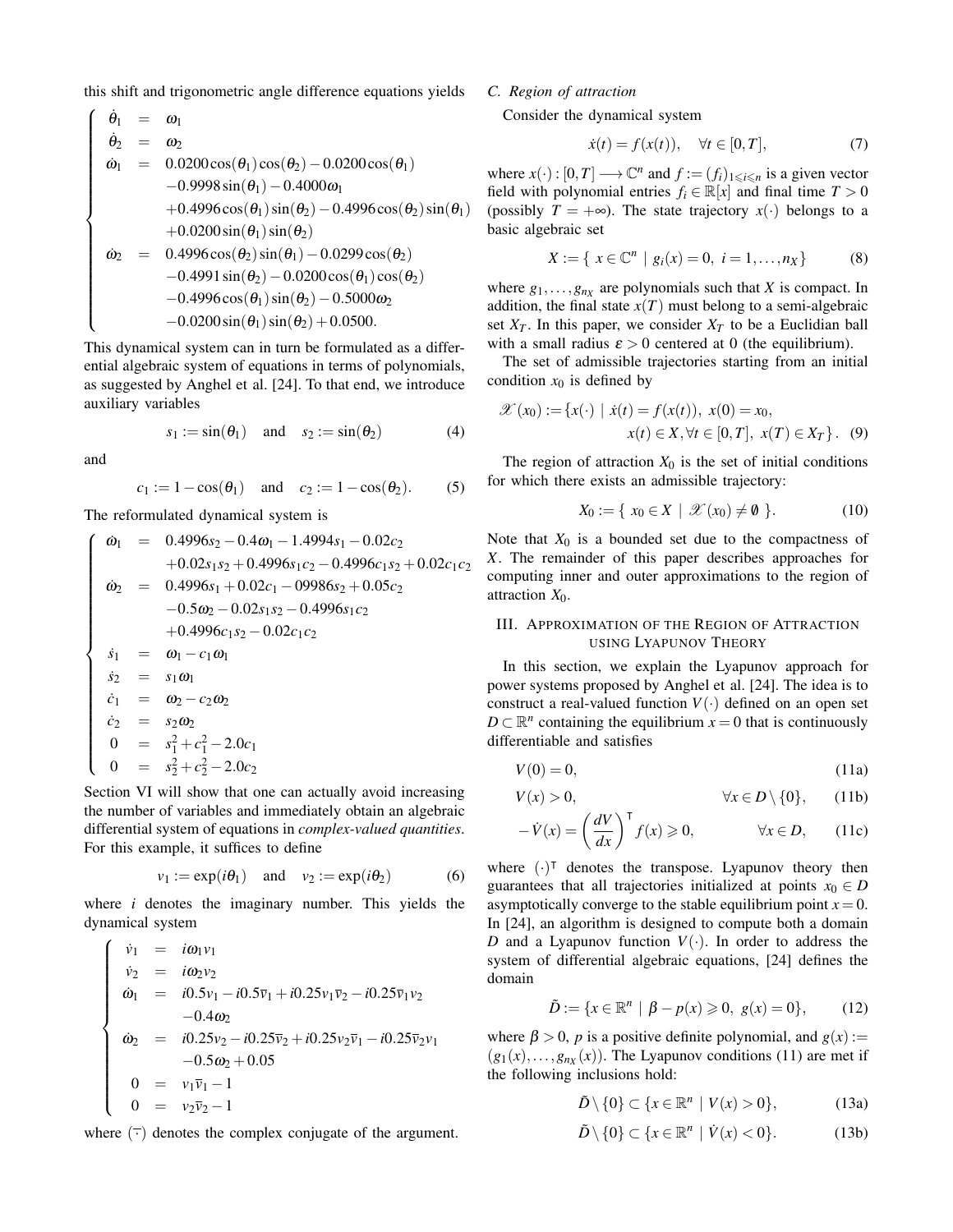In particular, these inclusions are true if both of the following conditions hold:

$$
\{x \in \mathbb{R}^n \mid \beta - p(x) \geq 0, \ g(x) = 0, \ l_1(x) \neq 0, V(x) \leq 0\} = \emptyset,
$$
\n(14a)

$$
\{x \in \mathbb{R}^n \mid \beta - p(x) \geq 0, \ g(x) = 0, \ l_2(x) \neq 0, \dot{V}(x) \geq 0\} = \emptyset,
$$
\n(14b)

where  $l_1(x)$  and  $l_2(x)$  are length- $n_x$  vectors of sum-ofsquares polynomials. Using Stengle's Positivstellensatz (see the appendix or [35, Theorem 2.1] for further details), the above conditions hold if there exists  $\beta > 0$ , polynomials  $V(x)$ ,  $\lambda_1(x)$ ,  $\lambda_2(x)$ , and sums-of-squares polynomials  $s_1(x), \ldots, s_6(x)$  such that  $V(0) = 0$  and the polynomials

$$
-s_1(x)(\beta - p(x)) + s_2(x)V(x) + s_3(x)(\beta - p(x))V(x)
$$
  
\n
$$
- \lambda_1(x)^{\mathsf{T}}g(x) - l_1(x)
$$
  
\n
$$
-s_4(x)(\beta - p(x)) + s_5(x)V(x) - s_6(x)(\beta - p(x))V(x)
$$
  
\n
$$
- \lambda_2(x)^{\mathsf{T}}g(x) - l_2(x)
$$
\n(15)

are sums-of-squares. For a given polynomial  $p(x)$  and a constant β (and thus a domain  $\tilde{D}$ ), one can use semidefinite programming to compute a function  $V(\cdot)$  that ensures asymptotic stability over the domain  $\tilde{D}$ . The Lyapunov function  $V(\cdot)$  provides an inner approximation to the region of attraction in the form of level sets  $\{x \in \mathbb{R}^n \mid V(x) \leq$  $c, g(x) = 0$ , where *c* is a constant. Indeed, these level sets describe positively invariant regions contained in the region of attraction of the equilibrium point. In order to find the best inner approximation using this approach, Anghel et al. [24] propose to maximize the constant *c* once  $V(\cdot)$  and  $\beta$  are computed and  $p(x)$  is given. The corresponding optimization problem is

max c  
s.t. 
$$
\{x \in \mathbb{R}^n | c - V(x) \ge 0, g(x) = 0\}
$$
 (16)  
 $\subset \{x \in \mathbb{R}^n | \beta - p(x) \ge 0, g(x) = 0\}$ 

In order to convert this into a semidefinite program, the problem is reformulated as

max c  
s.t. 
$$
\{x \in \mathbb{R}^n | c - V(x) \ge 0, g(x) = 0,
$$
  
 $\beta - p(x) \ge 0, \beta - p(x) \ne 0\} = \emptyset,$  (17)

ultimately leading to the following semidefinite program:

max   
\ns.t. 
$$
-s_1(x)(c - V(x)) - s_2(x)(p - \beta) - s_3(x)(p(x) - \beta)
$$
  
\n $-s_4(x)(c - V(x))(p(x) - \beta) - \lambda(x)^\text{T}g(x)$   
\n $- (p(x) - \beta)^2$  is a sum-of-squares. (18)

Note the bilinearity in  $(18)$ , with the variable  $c$  that appears in the objective multiplying other variables. Thus, (18) is a non-convex problem that is solved using a bisection search on the variable *c*. Another issue that arises with this approach is that it tends to provide conservative inner approximations that may be too restrictive for some power systems applications (see, e.g., [24, Figure 3]). Based on an algorithm from [36], the authors of [24] propose an expanding interior

algorithm that has better performance (see [24, Figure 5]). Nevertheless, in order to begin the expanding procedure, one must chose an appropriate initial positive polynomial  $p(x)$ and initial constant  $\beta$ , which may be difficult to ascertain. Hence, we propose a different approach that does not require any information besides the problem data and a relaxation order parameter. We detail this approach in the next section.

# IV. APPROXIMATION OF THE REGION OF ATTRACTION VIA OCCUPATION MEASURES

In this section, we explain the general approach proposed by Henrion and Korda [23], [37]. Their idea is to provide a convex formulation of controlled polynomial dynamical systems using the notion of *occupation measures* [38], which quantify the time spent by the trajectory of the state in a subset of *X*:

$$
\mu(A \times B|x_0) := \int_0^T I_{A \times B}(t, x(t|x_0)) dt \tag{19}
$$

where  $A \subset [0, T]$ ,  $B \subset X$ , and *I* is the indicator function. An occupation measure satisfies the important property that for all measurable functions  $\varphi$ , it holds that

$$
\int_0^T \varphi(t, x(t|x_0)) dt = \int_{[0, T] \times X} \varphi(t, x) d\mu(t, x|x_0).
$$
 (20)

Next, define the linear operator  $\mathscr{L} : C^1([0,T] \times X) \to$  $C([0,T]\times X)$  by

$$
v \longmapsto \mathscr{L}v := \frac{\partial v}{\partial t} + \sum_{i=1}^{n} \frac{\partial v}{\partial x_i} f_i(t, x) = \frac{\partial v}{\partial t} + \text{grad } v \cdot f. \quad (21)
$$

and the adjoint operator  $\mathcal{L}'$  :  $C([0,T] \times X)' \to C^1([0,T] \times X)'$ by

$$
\langle \mathcal{L}'\xi, v \rangle := \langle \xi, \mathcal{L}v \rangle = \int_{[0,T] \times X} \mathcal{L}v(t,x) d\xi(t,x). \tag{22}
$$

We have that

$$
v(T, x(T|x_0)) = v(0, x_0) + \int_0^T \frac{d}{dt} v(t, x(t|x_0)) dt,
$$
  
\n
$$
= v(0, x_0) + \int_0^T \mathcal{L}v(t, x(t|x_0)) dt,
$$
  
\n
$$
= v(0, x_0) + \int_{[0, T] \times X} \mathcal{L}v(t, x) d\mu(t, x|x_0),
$$
  
\n
$$
= v(0, x_0) + \langle \mathcal{L}'\mu(\cdot, x_0), v \rangle.
$$
 (23)

If instead of an initial point  $x_0$ , we consider a probability distribution  $\mu_0$  supported on the feasible set *X*, one may define the average occupation measure

$$
\mu(A \times B) := \int_X \mu(A \times B | x_0) d\mu_0(x_0), \tag{24}
$$

$$
\mu_T(B) := \int_X I_B(x(T|x_0)) \, d\mu_0(x_0). \tag{25}
$$

Integrating (23) with respect to  $\mu_0$ , we obtain that

$$
\int_{X_T} v(T, x) d\mu_T(x) = \int_X v(0, x) d\mu_0(x) + \int_{[0, T] \times X} \mathcal{L}v(t, x) d\mu(t, x).
$$
 (26)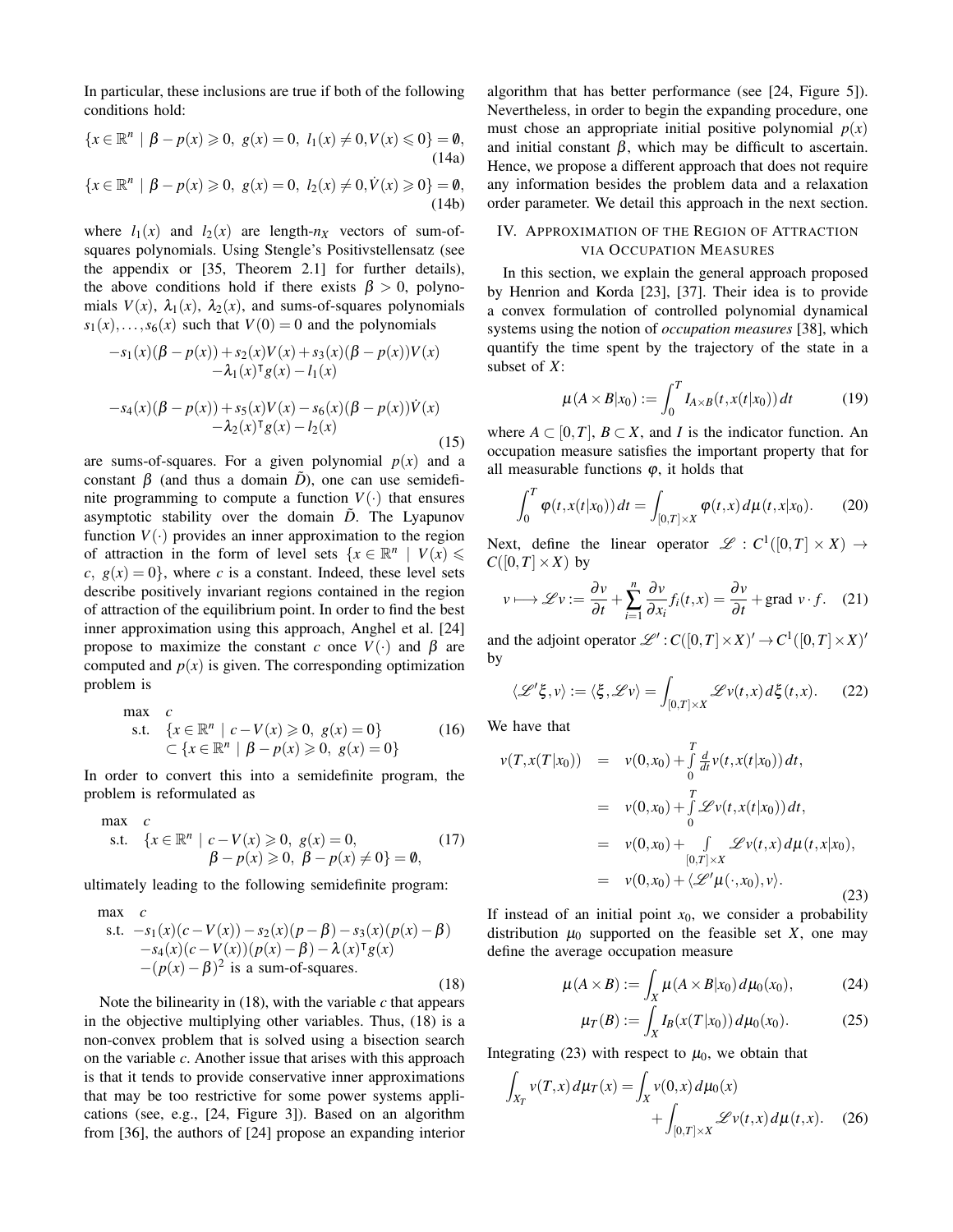We will refer to the above equation as Louiville's equation. Indeed, using distributional derivatives, one can interpret the above equation as Louiville's partial differential equation. The problem of finding the region of attraction is then formulated as the following optimization problem:

$$
\begin{aligned}\n\text{sup} \quad & \lambda(\text{supp }\mu_0) \\
\text{s.t.} \quad & \text{Louisille equation (26)} \\
& \mu \geqslant 0, \ \mu_0 \geqslant 0, \ \mu_T \geqslant 0, \\
& \text{supp}(\mu) \subset [0, T] \times X, \\
& \text{supp}(\mu_0) \subset X, \ \text{supp}(\mu_T) \subset X_T,\n\end{aligned}\n\tag{27}
$$

where  $\lambda$  denotes the Lebesgue measure on  $\mathbb{R}^n$  and supp denotes the support of a measure. Henrion and Korda's approach [23], [37] replaces the above problem with

$$
μ0(X)
$$
  
s.t. Louiville equation (26),  

$$
μ ≥ 0, λ ≥ μ0 ≥ 0, μT ≥ 0,
$$
  

$$
supp(μ) ⊂ [0, T] × X,
$$
  

$$
supp(μ0) ⊂ X, supp(μT) ⊂ XT.
$$
 (28)

The optimal value of the above optimization problem is equal to the volume of the region of attraction [23, Theorem 1]. Importantly, the supremum is attained and the optimal solution is such that  $\mu_0$  is equal to the restriction of the Lebesgue measure to the region of attraction. The problem can be more conveniently written as

$$
\begin{aligned}\n\sup \ \mu_0(X) \\
\text{s.t.} \ \text{Louisille equation (26)}, \\
\mu_0 + \hat{\mu}_0 &= \lambda, \\
\mu \geq 0, \ \mu_0 \geq 0, \ \mu_T \geq 0, \ \hat{\mu}_0 \geq 0, \\
\supp(\mu) & \subset [0, T] \times X, \\
\supp(\mu_0) & \subset X, \ \supp(\mu_T) \subset X_T, \\
\supp(\hat{\mu}_0) & \subset X.\n\end{aligned}
$$
\n(29)

Louiville's equation and  $\mu_0 + \hat{\mu}_0 = \lambda$  induce a linear relationship between the moments of the four measures. In Louisville's equation, we can take the test functions  $v(t, x) :=$  $t^{\alpha}$ <sub>x</sub> $\beta$ , such that

$$
\int_{X_T} T^{\alpha} x^{\beta} d\mu_T(x) = \int_X 0^{\alpha} x^{\beta} d\mu_0(x) \n+ \int_{[0,T] \times X} \mathcal{L} t^{\alpha} x^{\beta} d\mu(t,x).
$$
\n(30)

In the other equation, one may take the test functions  $w(x)$ :  $x^{\alpha}$ , such that

$$
\int_X x^{\alpha} d\mu_0(x) + \int_X x^{\alpha} d\hat{\mu}_0(x) = \int_X x^{\alpha} d\lambda(x). \tag{31}
$$

The linear relationships (30)-(31) between the moments up to order 2*k* will be written succintly as  $A_k(y, y_0, y_T, y_0) =$  $b_k$  below. The primal perspective leads to the following truncated moment problem akin to the Lasserre hierarchy for polynomial optimization:

max  $(y_0)_0$ 

s.t. 
$$
A_k(y, y_0, y_T, y_0) = b_k
$$
,  
\n $M_k(y) \ge 0$ ,  $M_{k-d_{X_i}}(g_i, y) = 0$ ,  $i = 1, ..., n_X$   
\n $M_{k-1}[t(T - t), y] \ge 0$ ,  
\n $M_k(y_0) \ge 0$ ,  $M_{k-d_{X_i}}(g_i, y_0) = 0$ ,  $i = 1, ..., n_X$   
\n $M_k(y_T) \ge 0$ ,  $M_{k-d_{T_i}}(\varepsilon^2 - (x_1^2 + ... + x_n^2), y_T) \ge 0$ ,  
\n $M_k(\hat{y}_0) \ge 0$ ,  $M_{k-d_{T_i}}(g_i, \hat{y}_0) = 0$ ,  $i = 1, ..., n_X$  (32)

where the notation  $\succeq 0$  indicates positive semidefiniteness of the corresponding matrix and  $M_d(p, z) :=$  $(\sum_{\gamma} p_{\gamma} z_{\alpha+\beta+\gamma})_{|\alpha|,|\beta| \le d}$  for a polynomial  $p(x)$  and a pseudomoment sequence *z*. In the above problem, the sequence of pseudo-moments  $(y, y_0, y_T, \hat{y}_0)$  is truncated at order 2*k*.

There exists a dual perspective to the approach:

$$
\begin{aligned}\n\inf \quad & \int_X w(x) \, d\lambda(x) \\
\text{s.t.} \quad & \mathcal{L}v(t,x) \le 0, \qquad \forall (t,x) \in [0,T] \times X \\
& w(x) \ge v(0,x) + 1, \quad \forall x \in X \\
& v(T,x) \ge 0, \qquad \forall x \in X_T \\
& w(x) \ge 0, \qquad \forall x \in X\n\end{aligned} \tag{33}
$$

The constraint  $\mathcal{L} v(t, x) \leq 0$  implies that *v* is non-increasing along the trajectories, and thus  $v(0, x) \ge 0$  on  $X_0$  due to the constraint  $v(T, x) \ge 0$  on  $X_T$ . As a byproduct, we also have that  $w(x) \geq 0$  on  $X_0$ . A nice property about the previous optimization problems is that there is no duality gap [23, Theorem 2].

This dual perspective naturally admits a sum-of-squares reformulation:

$$
\begin{aligned}\n\inf \quad & \mathbf{w}^\top h \\
\text{s.t.} \quad & -\mathcal{L}v_k(t,x) = p(t,x) + q_0(t,x)t(T-t) \\
&\quad + \sum_{i=1}^{n_X} q_i(t,x)g_i^X(x), \\
w_k(x) - v_k(0,x) - 1 &= p_0(x) + \sum_{i=1}^{n_X} q_{0_i}(x)g_i^X(x), \\
v_k(T,x) &= p_T(x) + \sum_{i=1}^{n_T} q_{T_i}(x)g_i^X(x), \\
w_k(x) &= s_0(x) + \sum_{i=1}^{n_X} s_{0_i}(x)g_i^X(x).\n\end{aligned} \tag{34}
$$

where *h* is the vector of Lebesgue moments over *X* with indices in the canonical basis, and w is the vector of coefficient of  $w_k(x)$  in that basis. The optimization variables include polynomials  $v_k(t, x)$  and  $w_k(x)$  of degree at most 2*k* as well as the sum-of-squares polynomials  $p(x)$ ,  $q_i(x)$ ,  $p_0(x)$ ,  $p_T(x)$ ,  $q_{0i}(x)$ ,  $q_{T_i}(x)$ ,  $s_0(x)$ , and  $s_{0i}(x)$  with appropriate degrees that can be deduced from the constraints in the optimization problem. Again, there is no duality gap between the truncated problems at every order of the hierarchy [23, Theorem 4].

An outer approximation to the region of attraction is then given by

$$
\boxed{\left\{ \ x \in \mathbb{R}^n \mid v_k(0, x) \geqslant 0 \ \right\}}
$$
\n(35)

which converges towards to the region of attraction as the order *k* increases towards infinity [23, Theorem 6]. As with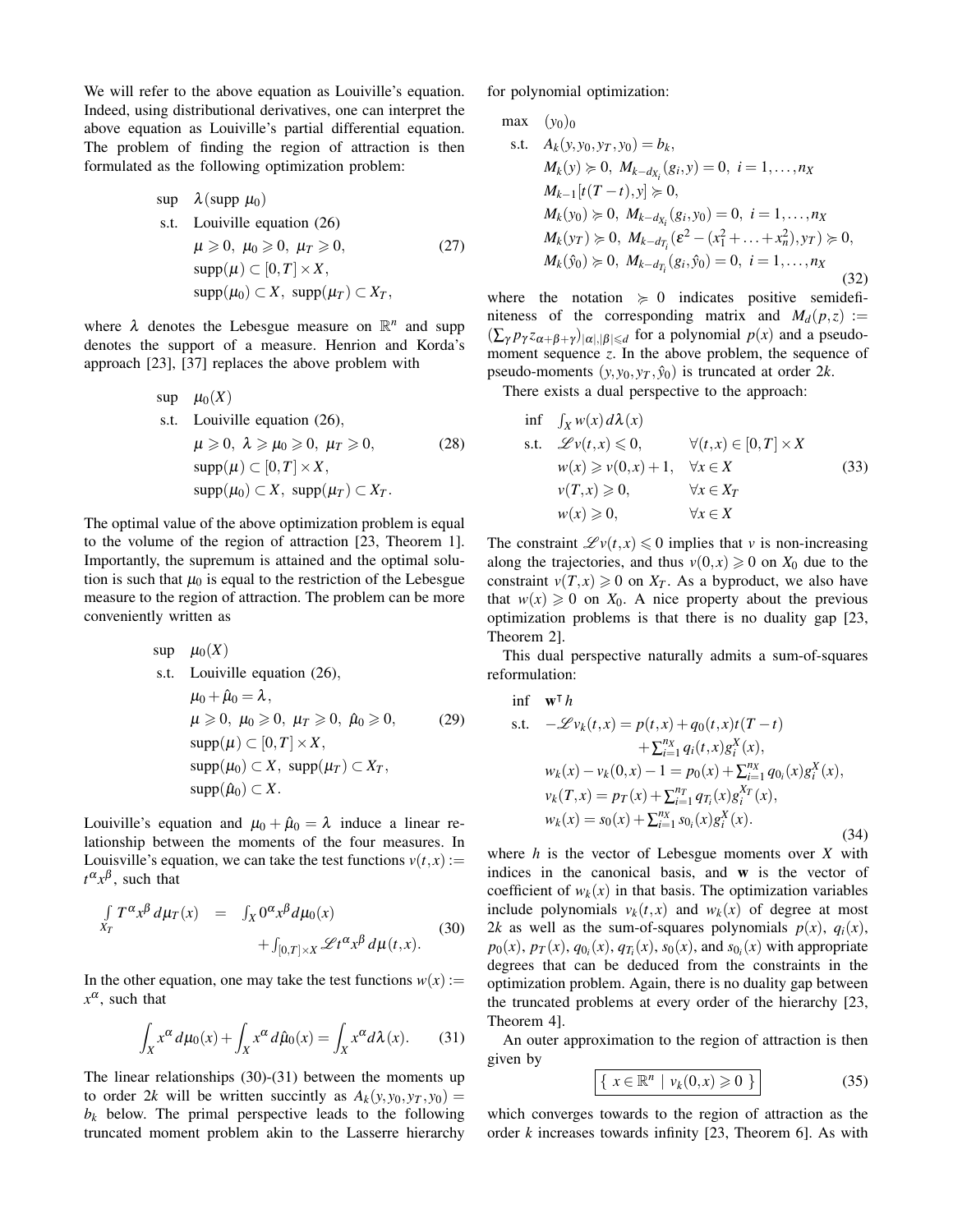

Fig. 1. The polynomial for the three-bus system whose zero level set, which is indicated by the back region, provides an outer approximation to the region of attraction (36). The projection shown is for  $(\omega_1, \omega_2) = (0, 0)$ .

the Lasserre hierarchy or the Lyapunov approach via sum-ofsquares discussed in the previous section, the computational burden increases sharply as the order *k* increases.

We conclude this section by briefly discussing the approach for computing inner approximations. The machinery for inner approximations is very similar to the outer approximation approach discussed above. The key distinction is that the inner approximations consider an outer approximation to the complement of the region of attraction,  $X_0^c := X \setminus X_0$ . See [39] for further details.

## V. CASE STUDY

To conduct our numerical experiment, we use MATLAB R2015b, YALMIP [40], SeDuMi 1.3 [41], and the ROA code of Henrion and Korda [23] to apply occupation measure theory to the three-bus example from [34] that is described in Section II-B.

#### *A. Outer approximation*

With final time  $T = 8$  and radius  $\varepsilon = 0.1$ , we find the following polynomial at the fifth-order relaxation  $(k = 5)$ :

$$
v_5(0,x) = 1.8707 - 4.9538x_1 + 0.0017x_2
$$
  
\n
$$
-4.7856x_3 + 0.0018x_4 - 0.0037x_5
$$
  
\n
$$
-4.8546x_6 - 0.0131x_1^2 + 10.9412x_1x_2
$$
  
\n
$$
-0.0356x_1x_3 + 13.9529x_1x_4 + 0.0208x_1x_5
$$
  
\n
$$
+ 0.0142x_1x_6 + 16.4121x_2^2 + 0.0609x_2x_3
$$
  
\n
$$
\vdots
$$
  
\n
$$
-0.2755x_5^5x_6^5 + 0.0017x_5^4x_6^6 + 0.0170x_5^3x_6^7
$$
  
\n
$$
-0.0002x_5^2x_6^8 - 0.0021x_5x_6^9 - 0.0003x_6^{10}
$$

whose zero level set, i.e.,

$$
\{ x \in \mathbb{R}^6 \mid v_5(0, x) \geq 0 \}, \tag{36}
$$



Fig. 2. An outer approximation of the region of attraction is indicated by the back region. The projection shown is for  $(\omega_1, \omega_2) = (0, 0)$ .



Fig. 3. An inner approximation of the region of attraction is indicated by the back region. The projection shown is for  $(\omega_1, \omega_2) = (0,0)$ .

provides an outer approximation to the region of attraction. We illustrate the polynomial  $v_5(0, \cdot)$  in Fig. 1 as a function of the original state variables  $(\theta_1, \theta_2)$ . (We consider  $(\omega_1, \omega_2)$  =  $(0, 0)$  at the initial point in order to visualize the region of attraction but this is not a necessary restriction.) We illustrate the outer approximation to the region of attraction in Fig. 2.

## *B. Inner approximation*

Likewise, with the final time  $T = 8$  and radius  $\varepsilon =$ 0.1, we find at the third-order relaxation  $(k = 3)$  the inner approximation to the region of attraction presented in Fig. 3. We again consider  $(\omega_1, \omega_2) = (0, 0)$  at the initial point, but emphasize that this is not a necessary restriction.

Although the three-bus system looks small, finding the shape of the region of attraction is a necessary first step towards approximating the region of attraction for larger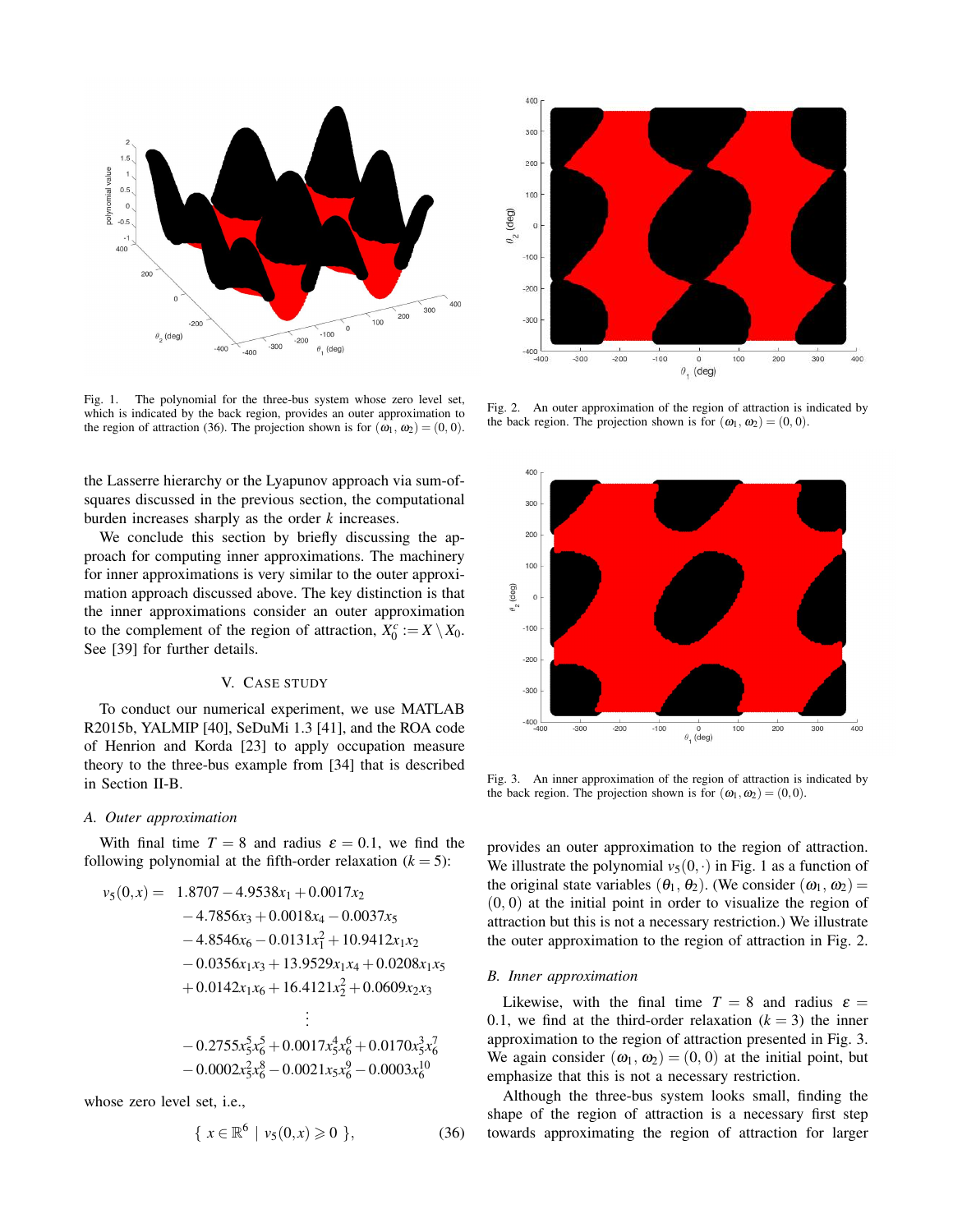systems. The problem of finding a certified approximation to the region of attraction is so hard that even finding the region for such a small system needs advanced techniques, as was shown in Section III and Section IV. Hopefully, one can use the proposed method and apply approximation techniques based on sparsity or relax the conditions to reduce the complexity but yet obtain a useful estimation of the region of attraction.

## VI. FUTURE RESEARCH DIRECTIONS

In this section, we present some future research directions to improve the scalability of the proposed method.

## *A. Hermitian sum-of-squares*

We next show how to use Hermitian sums-of-squares in the context of transient stability analyses of power systems. For ACOPF problems, applying Hermitian sums-of-squares yields computational advantages while preserving convergence guarantees [12]. The idea is to exploit the structure that comes from alternating current physics in order to reduce the computational burden. A common assumption in transient dynamics is that the magnitudes of the complex voltages, | $v$ |, are fixed such that only the phase angles  $\theta$  are variables. This allows us to define  $v_k := \exp(i\theta_k)$  where 1 per unit denotes the nominal voltage magnitude, in order to obtain the relationship  $\dot{v}_k = i\dot{\theta}_k \exp(i\theta_k)$ . The dynamics can thus immediately be written as a differential algebraic system of equations:

$$
\begin{cases}\n\dot{v}_k = i\omega_k v_k, \\
\dot{\omega}_k = -\lambda_k \omega_k + \frac{1}{M_k} \left( P_k - \frac{1}{2} \sum_{l \neq k} -G_{kl} |v_k|^2 - \overline{Y}_{kl} v_k \overline{v}_l - Y_{kl} v_l \overline{v}_k \right), \\
0 = |v_1|^2 - 1, \\
\vdots \\
0 = |v_n|^2 - 1,\n\end{cases}
$$
\n(37)

where  $Y_{kl}$  denotes the mutual admittance of the line connecting buses *k* and *l*.

It is straightforward to adapt the theory of occupation measures for polynomial control systems to the case of complex numbers by leveraging recent results in algebraic geometry regarding complex polynomials (see Theorem 2 and Theorem 3 in the appendix). Our ongoing research is implementing a complex version of the hierarchy of convex relaxations proposed by Henrion and Korda [23] in order to reduce computational complexity at a given relaxation order with the possible trade off in the tightness of the relaxations (and thus the tightness of the inner and outer approximations to the region of attraction) obtained at each order in the hierarchy.

# *B. Iterative algorithm between inner and outer approximations*

In this paper, we considered the final time set  $X_T$  to be a Euclidian ball. In order to improve computational tractability by obtaining outer approximations with a polynomial  $v_k(t, x)$ of lower degree, it may be advantageous to replace the final set by an inner approximation to the region of attraction. This approach is also the subject of our ongoing research.

#### VII. CONCLUSION

In the context of the transient stability analysis of power systems, this paper demonstrates the potential for using the theory of occupation measures (along with convex optimization techniques) to compute inner and outer approximations to the region of attraction for a stable equilibrium point. To the best of our knowledge, this is the first time that occupation measure theory has been applied to analyze transient stability problems for electric power systems. The resulting inner and outer approximations have the potential to provide analytically rigorous guarantees that can preclude the need for computationally expensive transient simulations. With computational tractability remaining an important challenge, future research will investigate how to exploit sparsity when using occupation measures.

#### APPENDIX

Each approach presented in this paper relies in some way on a result from algebraic geometry regarding positive polynomials. We state these results below for the reader's convenience.

*Theorem 1 (Stengle's Positivstellenstatz [42]–[44]):* Let *F* :=  $(f_i)_{i \in I_1}$ ,  $G$  :=  $(g_i)_{i \in I_2}$  and  $H$  :=  $(h_i)_{i \in I_3}$  denote finite sets of multivariate polynomials. Let *P*(*F*) denote the preordering generated by  $(f_i)_{i \in I_1}$  (see [35, Definition A.3]), let  $M(G)$ denote the set of all finite products of  $g_i$ 's, and let  $I(H)$  denote the ideal generated by  $(h_i)_{i \in I_3}$  (see [35, Definition A.7]). Then

$$
\{x \in \mathbb{R}^n \mid f_i(x) \ge 0, \ \forall i \in I_1, \ g_i(x) \ne 0, \ \forall i \in I_2, \\
h_i(x) = 0, \ \forall i \in I_3\} = \emptyset
$$
\n(38)

if and only if there exist  $f \in P(F)$ ,  $g \in M(G)$ , and  $h \in I(H)$ such that

$$
f + g^2 + h = 0.
$$
 (39)

Given some real-valued complex polynomials *g*1,...,*gm*, define the semialgebraic set  $K := \{ z \in \mathbb{C}^n \mid g_i(z, \bar{z}) \geq 0, i =$ 1,...,*m*}.

*Theorem 2 (D'Angelo's and Putinar's Positivstellenstatz [45]):* Assume that one of the constraints of *K* is a sphere  $|z_1|^2 + \cdots + |z_n|^2 = R^2$  for some radius  $R > 0$ . If  $f > 0$ on *K*, then there exists Hermitian sums-of-squares  $\sigma_0, \ldots, \sigma_m$ such that

$$
f = \sigma_0 + \sum_{i=1}^{m} \sigma_i g_i.
$$
 (40)

This theorem naturally admits a dual perspective. Let  $\mathcal{M}_+(K)$  denote the set of positive finite Borel measures on *K*.

*Theorem 3 (Putinar and Scheiderer [46]):* If one of the constraints of  $K$  is a sphere, then the following properties are equivalent:

1)  $\exists \mu \in \mathcal{M}_+(K): \ \forall \alpha, \beta \in \mathbb{N}^n, \ \ y_{\alpha,\beta} = \int_K z^{\alpha} \bar{z}^{\beta} d\mu;$ 2)  $\forall d \geq d^{min}$ ,  $M_d(y) \geq 0$ ,  $M_{d-k_i}(g_i y) \geq 0$ .